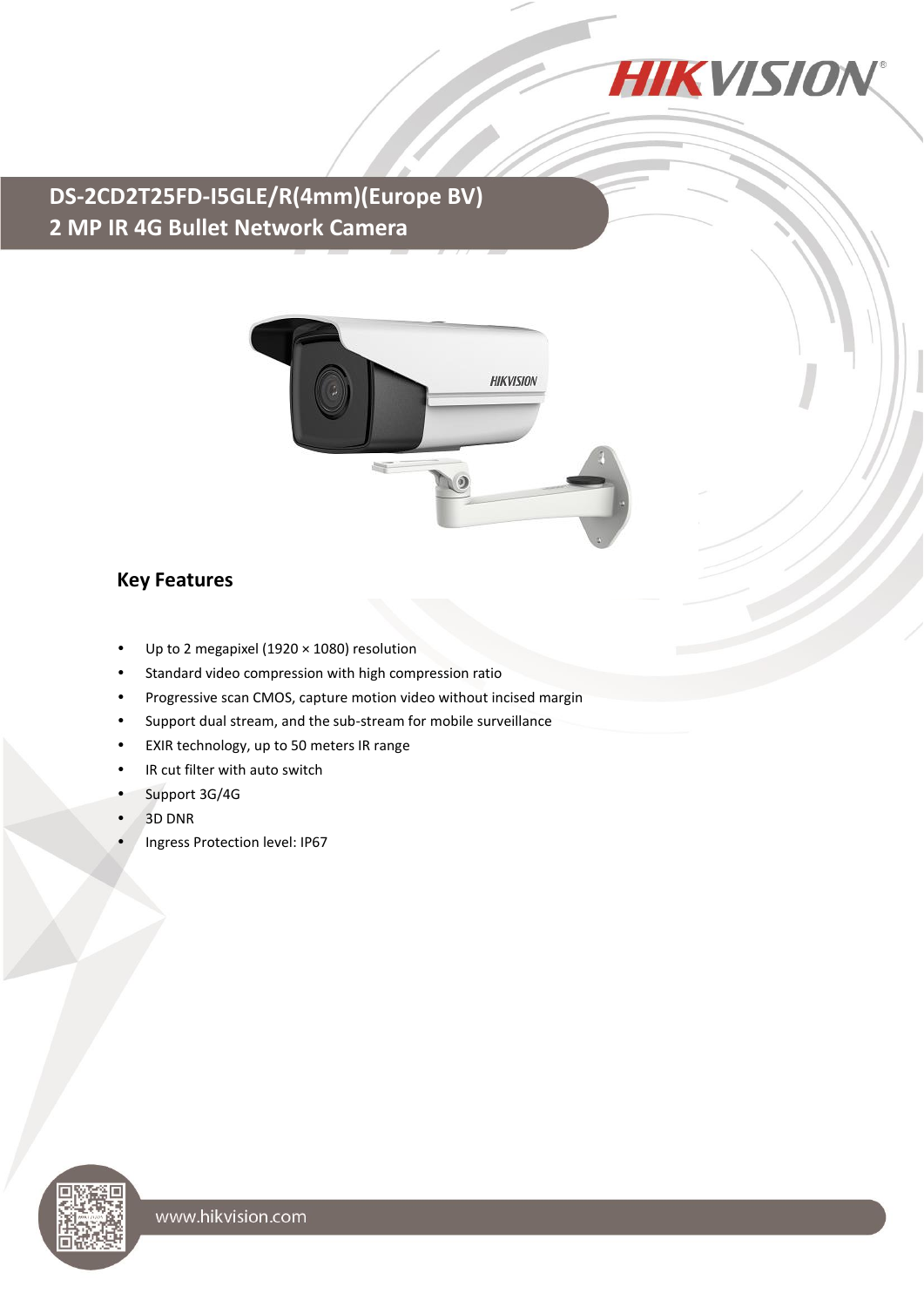

## **Specifications**

X

| Camera                                |                                                                                                                              |
|---------------------------------------|------------------------------------------------------------------------------------------------------------------------------|
| Image Sensor                          | 1/2.7"CMOS<br>Progressive Scan CMOS                                                                                          |
| Min. Illumination                     | 0.01Lux @(F1.2,AGC ON), 0 Lux with IR;<br>0.028 Lux @(F2.0, AGC ON), 0 Lux with IR                                           |
| Shutter Speed                         | 1/3 s to 1/100,000 s                                                                                                         |
| Day & Night                           | <b>ICR Cut Filter</b>                                                                                                        |
| Digital<br><b>Noise</b><br>Reduction  | 3D DNR                                                                                                                       |
| <b>WDR</b>                            | <b>DWDR</b>                                                                                                                  |
| Lens                                  | Horizontal field of view: 86°<br>4mm,                                                                                        |
| Lens Mount                            | M12                                                                                                                          |
| <b>Compression</b><br><b>Standard</b> |                                                                                                                              |
| Video<br>Compression                  | H.265 / H.264 / MJPEG                                                                                                        |
| H.265 Type                            | Main Profile                                                                                                                 |
| Video Bit Rate                        | 32 Kbps to 8 Mbps                                                                                                            |
| <b>Image</b>                          |                                                                                                                              |
| Max. Resolution                       | $1920 \times 1080$                                                                                                           |
| Frame Rate                            | 50Hz: 25fps (1920 × 1080,1280 × 960,1280 × 720)                                                                              |
| <b>Image Setting</b>                  | Rotate mode, Saturation, Brightness, Contrast, Sharpness, AGC, White balance adjustable by client software or<br>web browser |
| <b>Backlight</b><br>compensation      | Yes, zone optional                                                                                                           |
| ROI                                   | Yes                                                                                                                          |
| <b>Network</b>                        |                                                                                                                              |
| Network Storage                       | Support Micro SD/Micro SDHC/Micro SDXC card (128G), local storage and NAS (NFS, SMB/CIFS)                                    |
| Alarm Trigger                         | Motion detection, Illegal login, Tampering alarm, Network disconnect, IP address conflict, Storage full, Storage<br>error    |
| Protocols                             | TCP/IP,ICMP,HTTP,HTTPS,FTP,DHCP,DNS,DDNS,RTP,RTSP,RTCP,NTP,UPnP,SMTP,SNMP,IGMP,QoS,IPv6,UDP,Bonjour                          |
| <b>General Function</b>               | One-key reset, heartbeat, mirror, password protection, privacy mask, watermark, IP address filtering                         |
| API                                   | ONVIF(PROFILE S, PROFILE G), ISAPI, Ehome, GB28181                                                                           |
| <b>Interface</b>                      |                                                                                                                              |
| Communication<br>Interface            | 1 RJ45 10M/100M self-adaptive Ethernet port                                                                                  |
| 4G/3G Specification                   |                                                                                                                              |
| Wireless Standards                    | 2G: GSM<br>3G: WCDMA<br>4G: LTE-TDD、LTE-FDD                                                                                  |
| <b>Frequency Range</b>                | GSM: 900/1800MHz<br><b>WCDMA: B1/B5/B8</b><br>LTE-FDD: B1/B3/B5/B7/B8/B20<br>LTE-TDD: B38/B40/B41                            |
| <b>General</b>                        |                                                                                                                              |
| Operating<br>Conditions               | -30 °C to +60 °C (-22 °F to +140 °F), humidity 95% or less (non-condensing)                                                  |
| Power Supply                          | 12 VDC ± 25%                                                                                                                 |